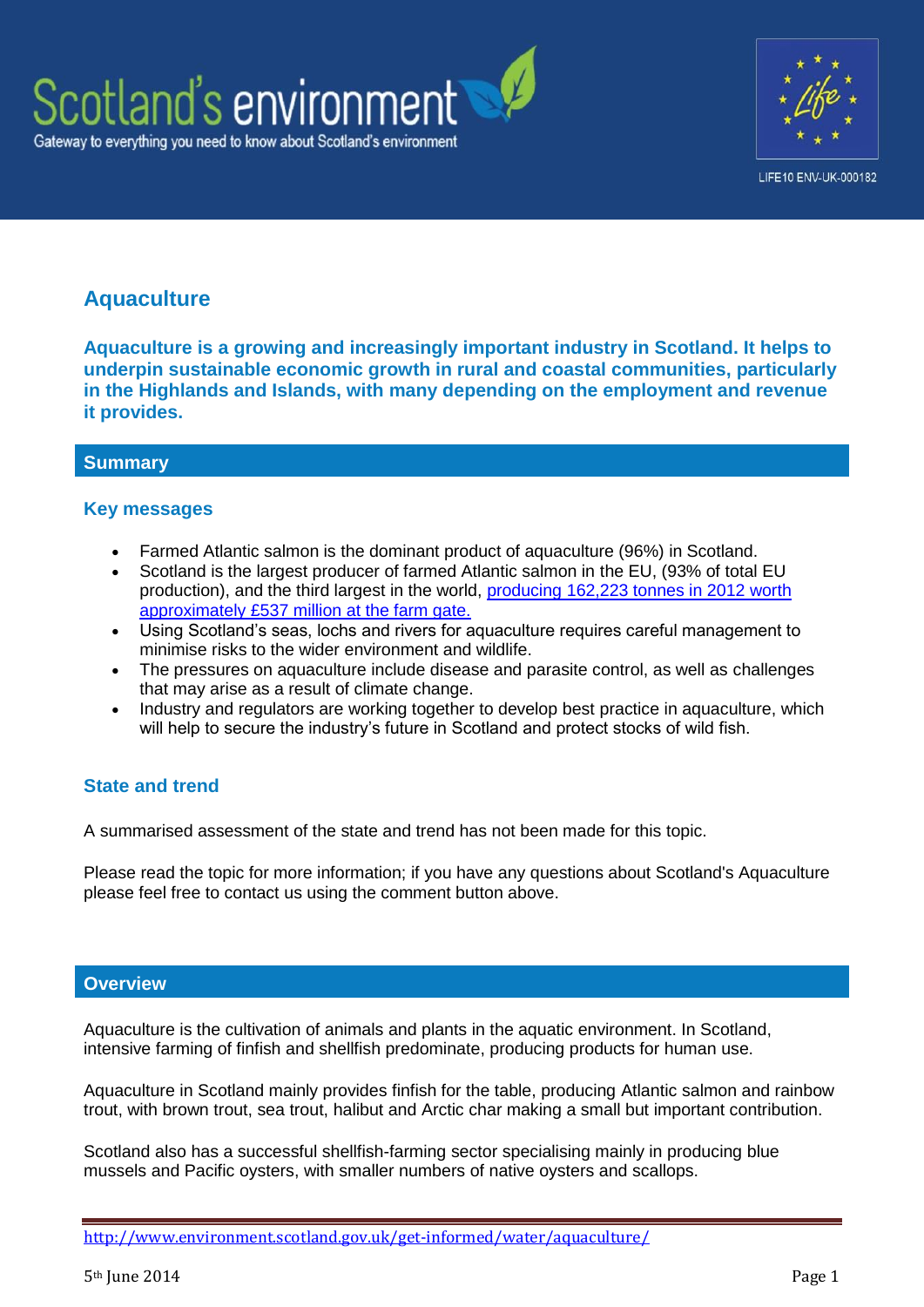



A small seaweed aquaculture industry is also emerging. The products from these seaweed farms are likely to be used in several ways, including food for human consumption, animal feed, and fertilisers.

Aquaculture products can be used for many purposes, from food to biofuel. However, at present, food production is the main driver for Scottish aquaculture.

There are aquaculture sites across Scotland (Figure 1). The vast majority of shellfish and seawater finfish sites are on the west and north coasts of the mainland and in the Western Isles, Orkney and Shetland.



**Figure 1:** Aquaculture sites across Scotland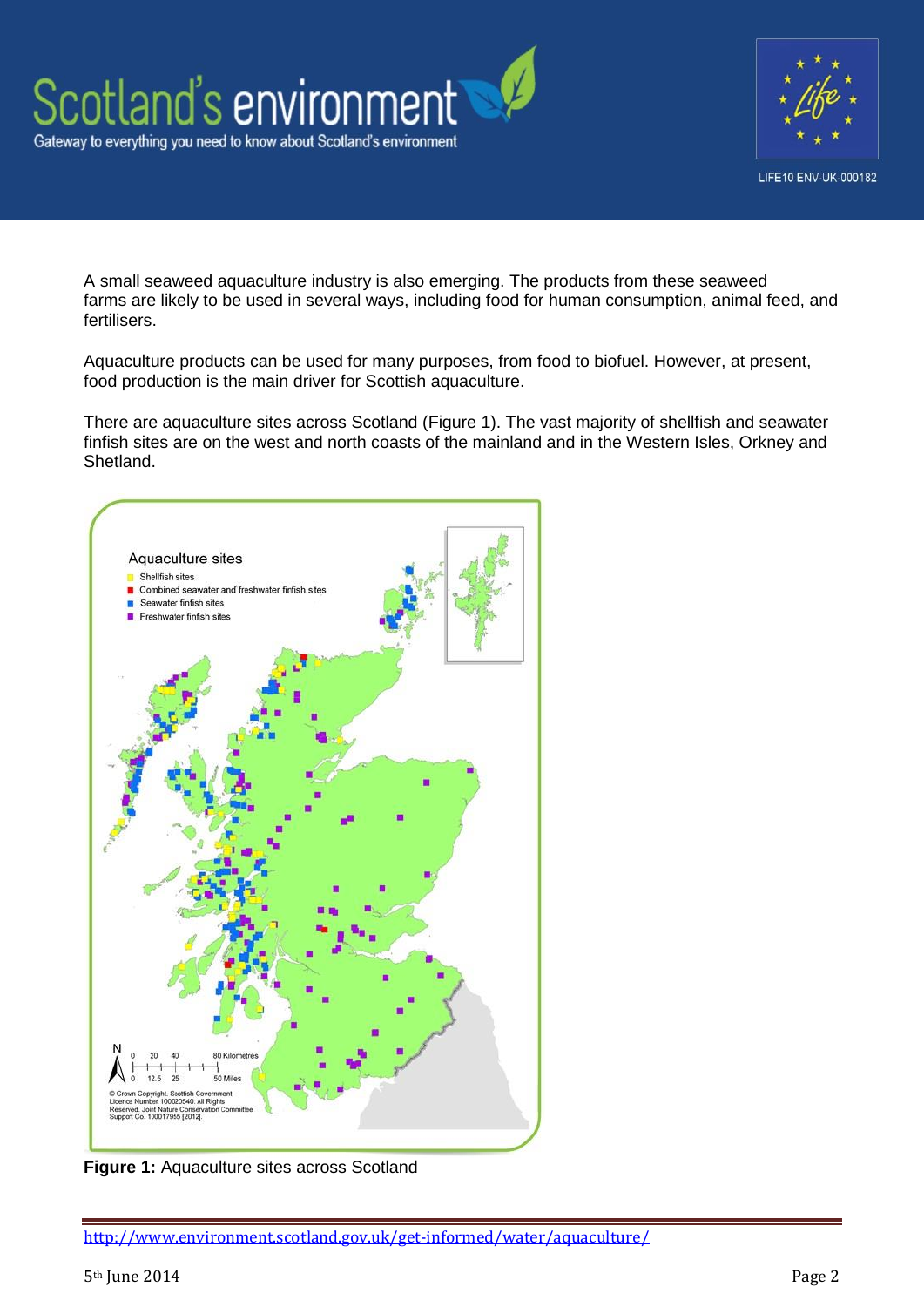



#### **Source:** [Scotland's Aquaculture](http://aquaculture.scotland.gov.uk/map/map.aspx)

These are the main types of Scottish aquaculture operations.

#### **Marine finfish**

Salmon are moved into [marine farms](http://aquaculture.scotland.gov.uk/our_aquaculture/types_of_aquaculture/marine_finfish.aspx) after spending the first year of their lives in freshwater farms, mimicking the natural life cycle of salmon in which the fish spend their early years in lochs and rivers before migrating to the sea.

The marine farms where fish are grown are on the west and north coasts of the mainland and on the Western Isles, Orkney and Shetland (Figure 1). They are normally positioned in sea lochs, voes and inlets, where some shelter is provided from the worst of the weather.

The farms typically consist of one or more groups of cages arranged in a grid pattern and securely anchored to the seabed. These cages, also known as pens, consist of a floating ring on the surface of the sea, supporting a large net bag hanging in the water. The floating rings are normally 90-110 metres in circumference and the net bags are 15-20 metres deep, enclosing 10,000–15,000 cubic metres of water, equivalent to approximately 20 swimming pools.

The fish are held in the net bags, which allow water to flow past the fish – bringing fresh oxygen and carrying away waste products such as carbon dioxide and ammonia. Solid wastes such as faeces fall through the cage structure to the seabed. The fish are fed with feed pellets, and medicines can be administered either in the food or by adding them to the water in the cage.

In addition to salmon production, small quantities of rainbow trout, sea trout and marine species such as halibut, cod and haddock have been produced in recent years. The farming techniques and equipment have been adapted to meet the different requirements of each species.

#### **Freshwater finfish**

[Freshwater finfish aquaculture](http://aquaculture.scotland.gov.uk/our_aquaculture/types_of_aquaculture/freshwater_finfish.aspx) is an important part of the aquaculture sector. It supplies young fish to marine farms, and is a producer in its own right.

Salmon naturally spend part of their lives in freshwater and part of their lives in seawater; salmon are hatched and reared through the early stages of life in land-based hatcheries. When they have reached a certain size the young salmon are transferred to cage sites in freshwater lochs. They stay in the cage sites until they are between 12 and 18 months old, when they become smolts and are able to survive in seawater. At this point the fish are transferred to marine farms, mimicking the natural migrations of wild salmon.

While cages in freshwater lochs account for the majority of freshwater aquaculture, a variety of other rearing systems are used. These include tank-based systems and rearing ponds.

The majority of freshwater finfish aquaculture produces fish, principally Atlantic salmon and rainbow trout, for human consumption.

<http://www.environment.scotland.gov.uk/get-informed/water/aquaculture/>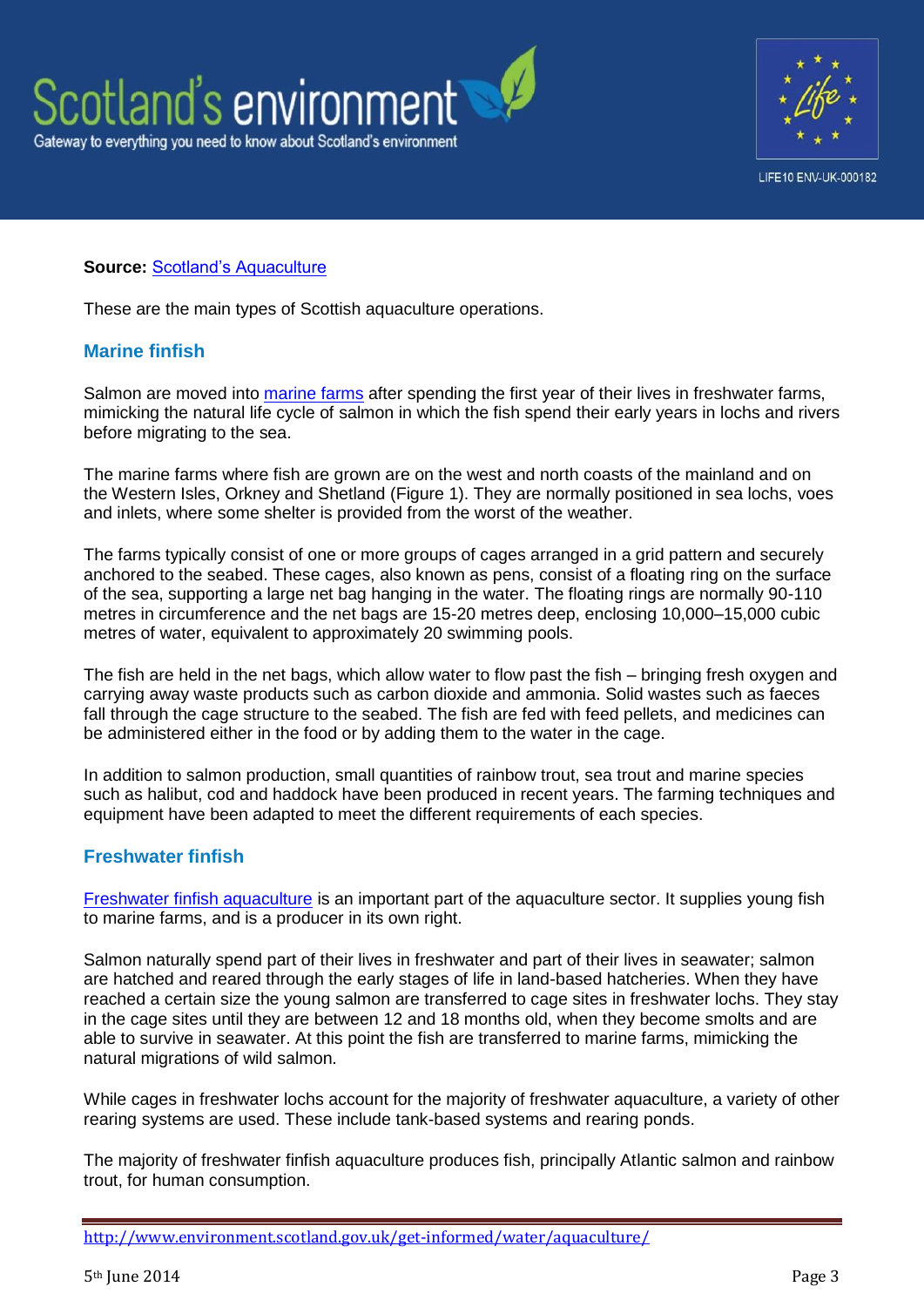



Rainbow and brown trout are also produced to stock water bodies for angling and Atlantic salmon are produced to stock water bodies for angling and to replace stocks for conservation purposes.

#### **Shellfish**

Most shellfish production is centred on mussels, but oysters and scallops are also grown. Farming typically takes place in sea lochs and voes on the west coast of the Scottish mainland, on the Western Isles and on Shetland, with Scotland's irregular coastline offering many ideal sites for shellfish production. It is essential to have pristine clean water in which to grow wholesome shellfish.

Most cultivated mussels are grown on vertical ropes or fabric suspended in the water from horizontal flotation buoys arranged in long lines.

Scallops can be grown in a similar fashion, hanging from lines or grown in small, suspended net enclosures known as lanterns. Oysters are normally grown in bags made from heavy plastic mesh, either lying directly on the shore or set up on trestles.

The shellfish species cultivated in Scotland are all filter feeders; they feed by circulating water through their gills, filtering out the plankton and other food particles. Shellfish do not need to be fed, being entirely dependent on this naturally occurring food.

Similarly, mussel farms are populated by young larval mussels (known as spat) arriving naturally on the tide and settling on the ropes in the shellfish farm. The natural stocking and feeding means that shellfish farming is considered to be very environmentally sustainable.

#### **State**

Scottish aquaculture is dominated by Atlantic salmon. Scotland is currently the largest producer in the EU; globally, only Norway and Chile produce more Atlantic salmon than Scotland. In 2012 [162,223 tonnes were produced, estimated to be worth around £537 million.](http://aquaculture.scotland.gov.uk/our_aquaculture/our_aquaculture.aspx) Shellfish production is dominated by blue mussel farming, which produced 6,277 tonnes in 2012.

#### **Finfish**

Over 96% of the fish farmed in Scotland were Atlantic salmon.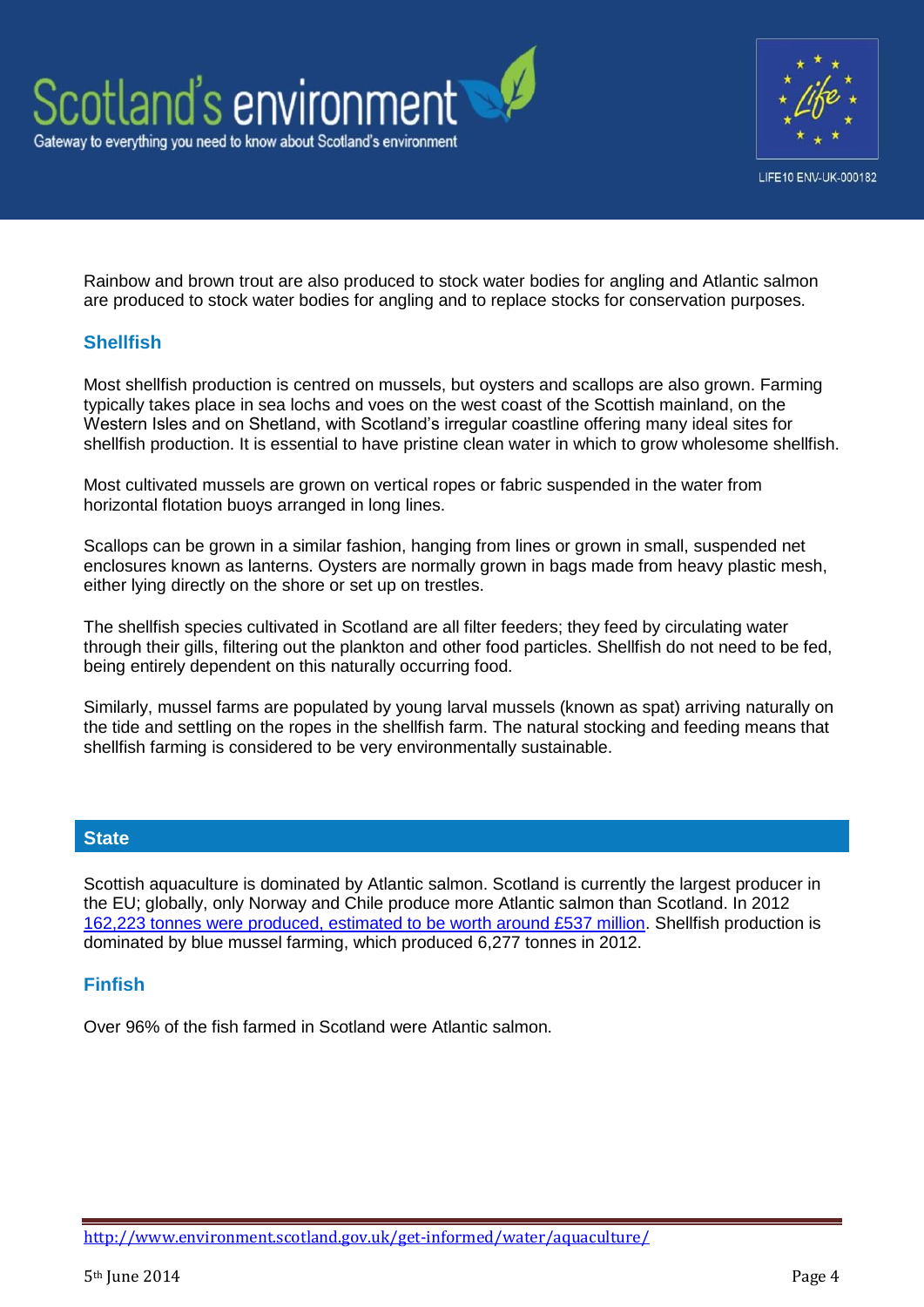



#### **Table 1:** [2012 Scottish Fish Farm Production Survey](http://www.scotland.gov.uk/Resource/0043/00433470.pdf) figures

| <b>Species</b>  | <b>Production (tonnes)</b> |
|-----------------|----------------------------|
| Atlantic salmon | 162,223                    |
| Rainbow trout   | 5,670                      |
| Halibut         | 73                         |
| Brown trout     | 42                         |
| Arctic char     | 0.20                       |



**Figure 2:** Atlantic salmon production, 2000 to 2012

The largest variation in salmon production occurred between 2002 and 2005 (Figure 2). This was due mainly to a large smolt placement in the years 2000-2002, with an increased average weight, which produced a higher yield of fish between 2002 and 2003.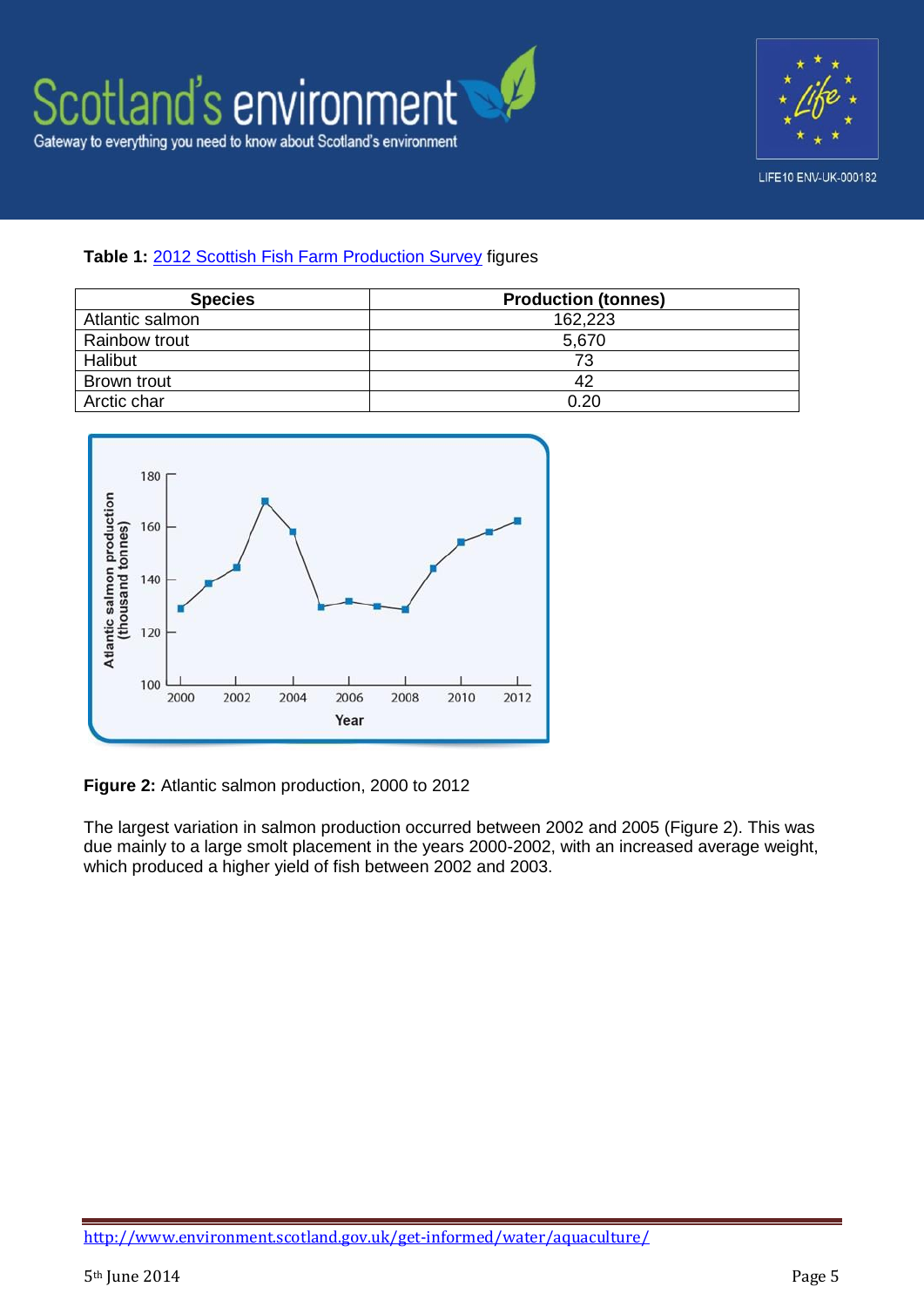



The number of smolts placed between 2003 and 2005 were reduced, which was partly due to a low market price for salmon.



**Figure 3:** Rainbow trout production, 2000 to 2012

Rainbow trout production is at a fraction of the scale of salmon production, but there is growth in the sector. This is stimulated by increasing demand and a move to produce rainbow trout in marine cage sites as well as freshwater sites, similar to salmon production. This change allows larger production units to be developed, with faster growing fish. Overall, this should lead to further growth in this sector; [Marine Scotland predicted](http://www.scotland.gov.uk/Topics/marine/science/Publications/stats/FishFarmProductionSurveys) that production in 2013 would be approximately 6,700 tonnes – 1,000 tonnes more than 2012.

## **Marine shellfish**

Scotland has a successful shellfish farming sector, which mainly produces blue mussels and Pacific oysters. Smaller amounts of native oysters, as well as queen and king scallops, are also farmed. There are active shellfish sites throughout Scotland (Figure 1).

#### **Table 2:** [Scottish Shellfish Farm Production Survey, 2012](http://www.scotland.gov.uk/Resource/0042/00422964.pdf)

| <b>Species</b>                        | <b>Production</b> |
|---------------------------------------|-------------------|
| Blue mussels (tonnes)                 | 6.277             |
| Pacific oysters (thousands of shells) | 2,706             |
| Native oysters (thousands of shells)  | 317               |
| Scallops (thousands of shells)        | 58                |
| Queen scallops (thousands of shells)  |                   |

<http://www.environment.scotland.gov.uk/get-informed/water/aquaculture/>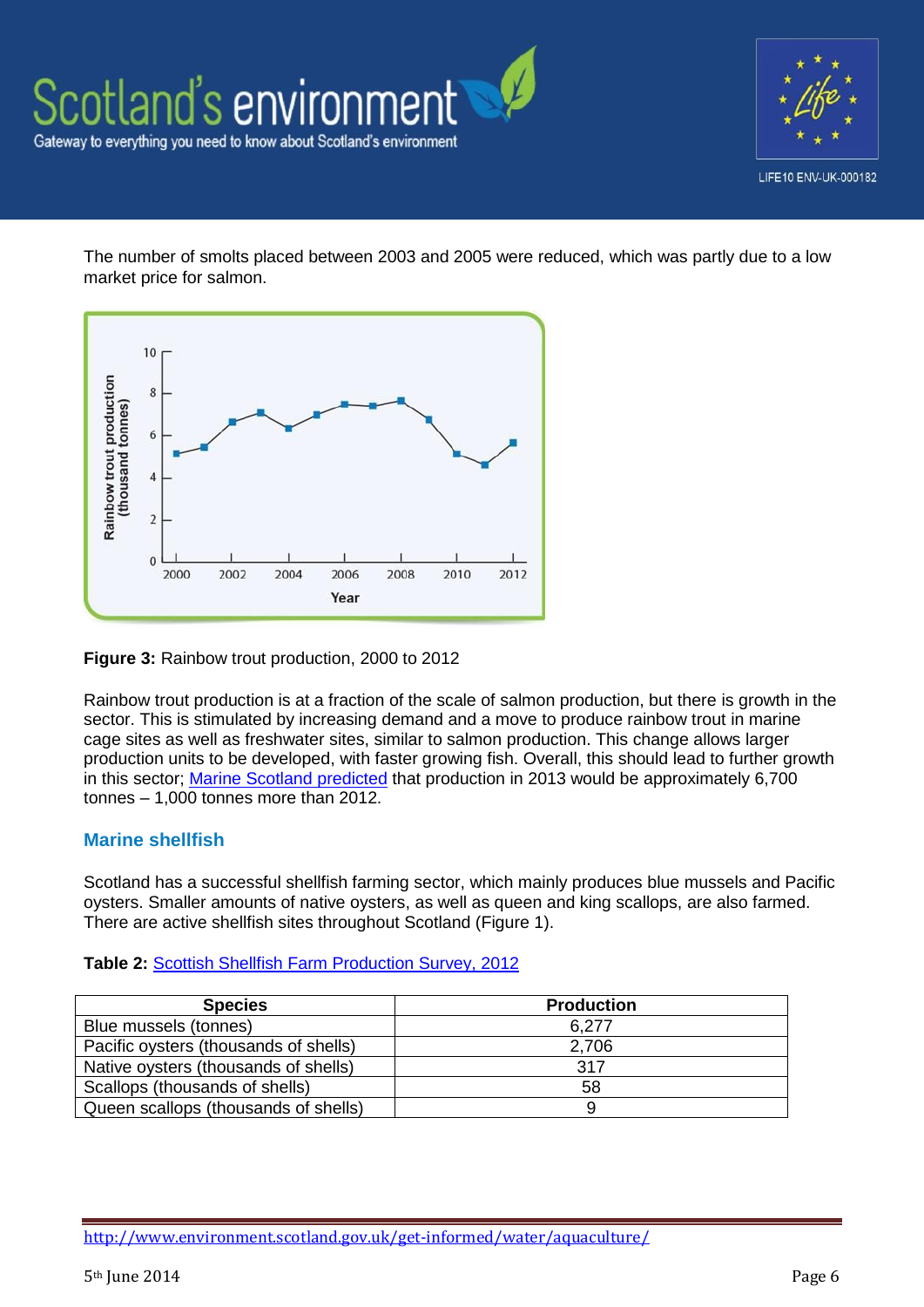# Scotland's environment Gateway to everything you need to know about Scotland's environment



LIFE10 ENV-UK-000182



**Figure 4:** Shellfish production, 2003 to 2012

Between 2010 and 2012 mussel production decreased by 10% (Figure 4) and responses to the [shellfish production survey](http://www.scotland.gov.uk/Resource/0042/00422964.pdf) attributed the cause to environmental effects, such as changes in recent years to where and when spats settle.

#### **Economic contribution**

The value of aquaculture production has grown by an *average of 4.6% a year between 2000 and* [2009.](http://www.scotland.gov.uk/Publications/2012/12/3988/4)

Scottish salmon is exported worldwide as a premium product, and key export markets include the EU and the USA, with emerging economies such as China becoming more important every year.

<http://www.environment.scotland.gov.uk/get-informed/water/aquaculture/>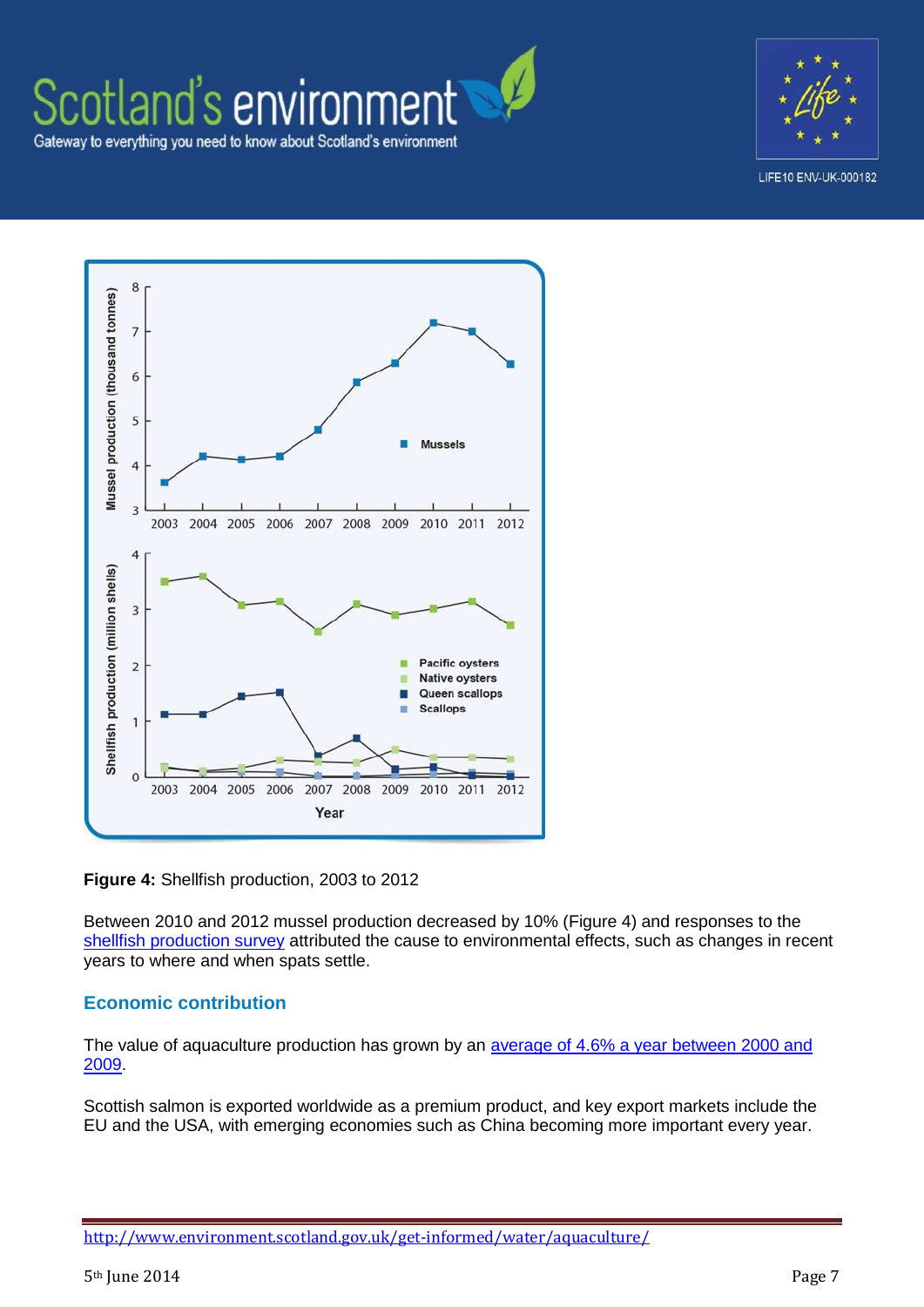



The aquaculture industry helps to support sustainable economic growth in rural and coastal communities, in particular in the more remote areas of the Highlands and Islands. According to a [2012 report](http://www.scottishsalmon.co.uk/userFiles/886/FINAL_SSPO_Industry_Survey_Report.April_2012.pdf) from the Scottish Salmon Farming Producers' Organisation, salmon farming provides 2.124 iobs directly, and the Scottish Government estimated that in 2012 shellfish farming supported [358](http://www.scotland.gov.uk/Resource/0042/00422964.pdf) jobs throughout Scotland. It is estimated that [6,200 jobs](http://www.scotland.gov.uk/Publications/2011/02/24095442/5) are reliant on the aquaculture industry in Scotland.

#### **Pressures**

Achieving sustainability in aquaculture is challenging, and pressures range from maintaining healthy fish stocks and protecting the environment, to staying competitive in global markets for aquaculture products.

Using Scotland's natural resources for aquaculture requires careful management. Development must be sustainable – economically, socially, culturally and environmentally – minimising risks to wildlife. The aquaculture industry must be considerate towards those who share the aquatic environment.

The key pressures affecting the aquaculture industry and its operating environment are:

- provision of feed;
- disease and parasite control;
- climate change;
- global trade and economic development.

#### **Provision of feed**

All of the finfish currently produced in Scotland are piscivorous; they eat other fish. To provide food for them requires a large volume of fish meals and fish oils.

If aquaculture is to expand at the rate the aquaculture industry intends, alternative sources of meals and oils will be required because the world supply of fish meal from current sources cannot keep up.

Research is being done to test food derived from alternative fish species, such as squid and krill. In addition, plant based oils and meals derived from soya bean, canola, peanut and cotton seed meals or other protein concentrates are being investigated.

#### **Disease and parasite control**

Diseases and parasites can be a significant problem and can cause losses in production and harm wildlife close to the sites where aquaculture operation takes place. Sea lice are a significant parasite problem in salmon farming, and much effort is needed to manage and control their numbers – this is achieved by applying licensed treatments or using cleaner fish, such as wrasse or lumpsuckers. Some diseases, such as infectious salmon anaemia (ISA), can significantly affect farmed salmon.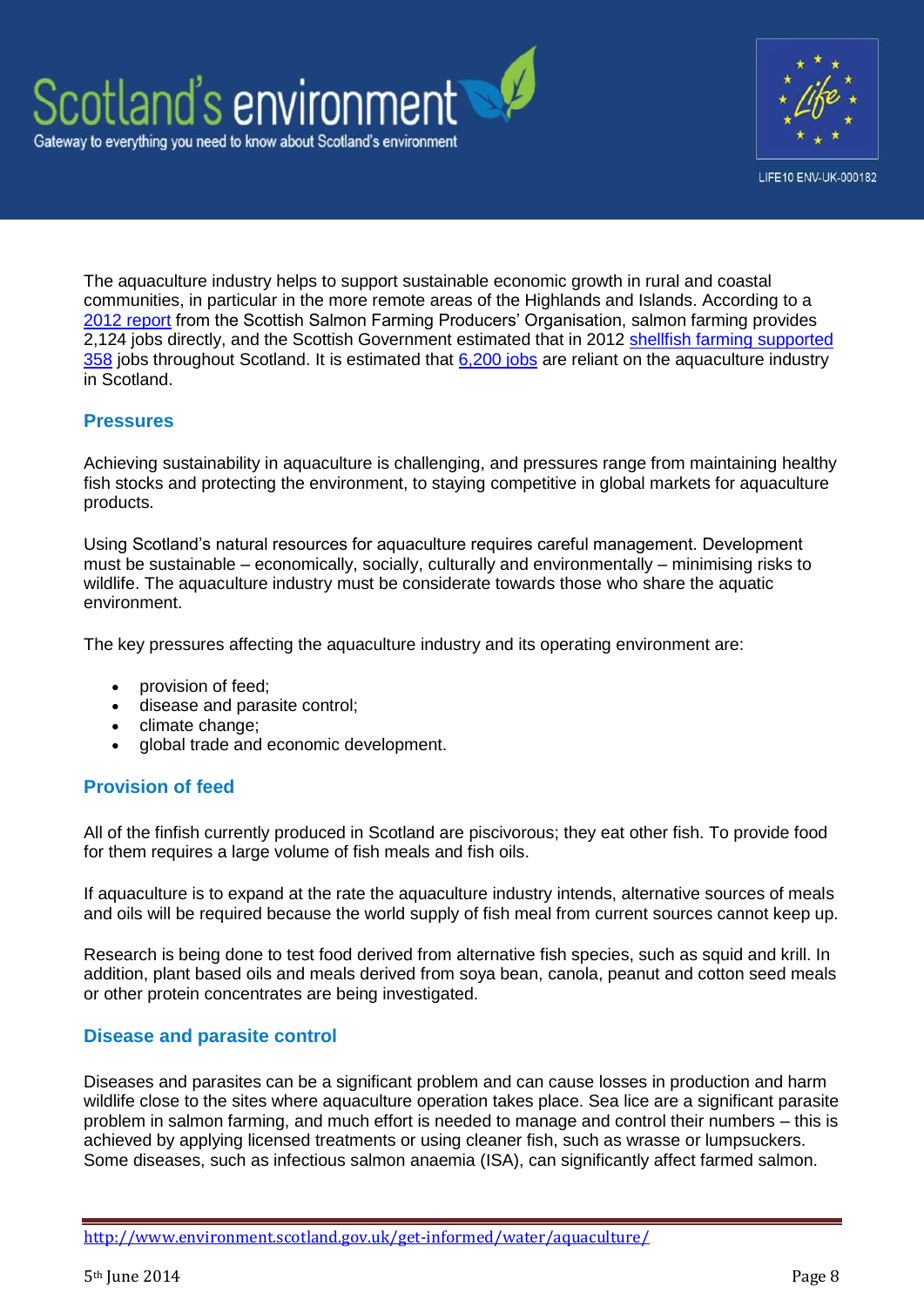



The effort to control parasites and prevent disease in aquaculture is demanding, and controls need to be developed that are acceptable in terms of protecting the environment, while keeping fish healthy and productive.

## **Climate change**

Climate change is projected to result in temperature changes in our marine and inland waters and this could put pressure on aquaculture operations. These pressures could include:

- the spread of existing pests and pathogens, or the introduction of new ones;
- thermal stress for fish and shellfish, resulting them becoming more vulnerable to disease;
- an extended sea-lice season;
- [more frequent incidences of shellfish toxicity.](http://www.mccip.org.uk/media/2968/aquaculture-report-from-frs.pdf)

It is also possible that increased storminess could damage cages and other aquaculture equipment, particularly in coastal waters.

## **Global trade and economic development**

The Scottish aquaculture industry competes with producers from around the world and is constantly under pressure from countries where production costs are lower. Strategies and actions to make the Scottish aquaculture industry more sustainable must combine marketing to international consumers with resilience to climate change and environmental conservation.

#### **What is being done**

Scotland's coastal and inland waters provide excellent conditions for further growth of the aquaculture industry.

The Scottish Government is fully supportive of the sustainable growth of aquaculture alongside a thriving recreational fisheries sector.

Both are key sectors underpinning sustainable economic growth that supports employment and economic wellbeing of many fragile rural communities across Scotland

As part of its policy to increase sustainable economic growth, the Scottish Government has identified the food and drink sector as a key area for development. The key industry targets for sustainable aquaculture growth by 2020 highlighted in Scotland's National Marine Plan Consultation [document](http://www.scotland.gov.uk/Publications/2011/03/21114728/0) are:

 to increase marine finfish production sustainably to 210,000 tonnes (from 164,380 tonnes in 2012);

<http://www.environment.scotland.gov.uk/get-informed/water/aquaculture/>